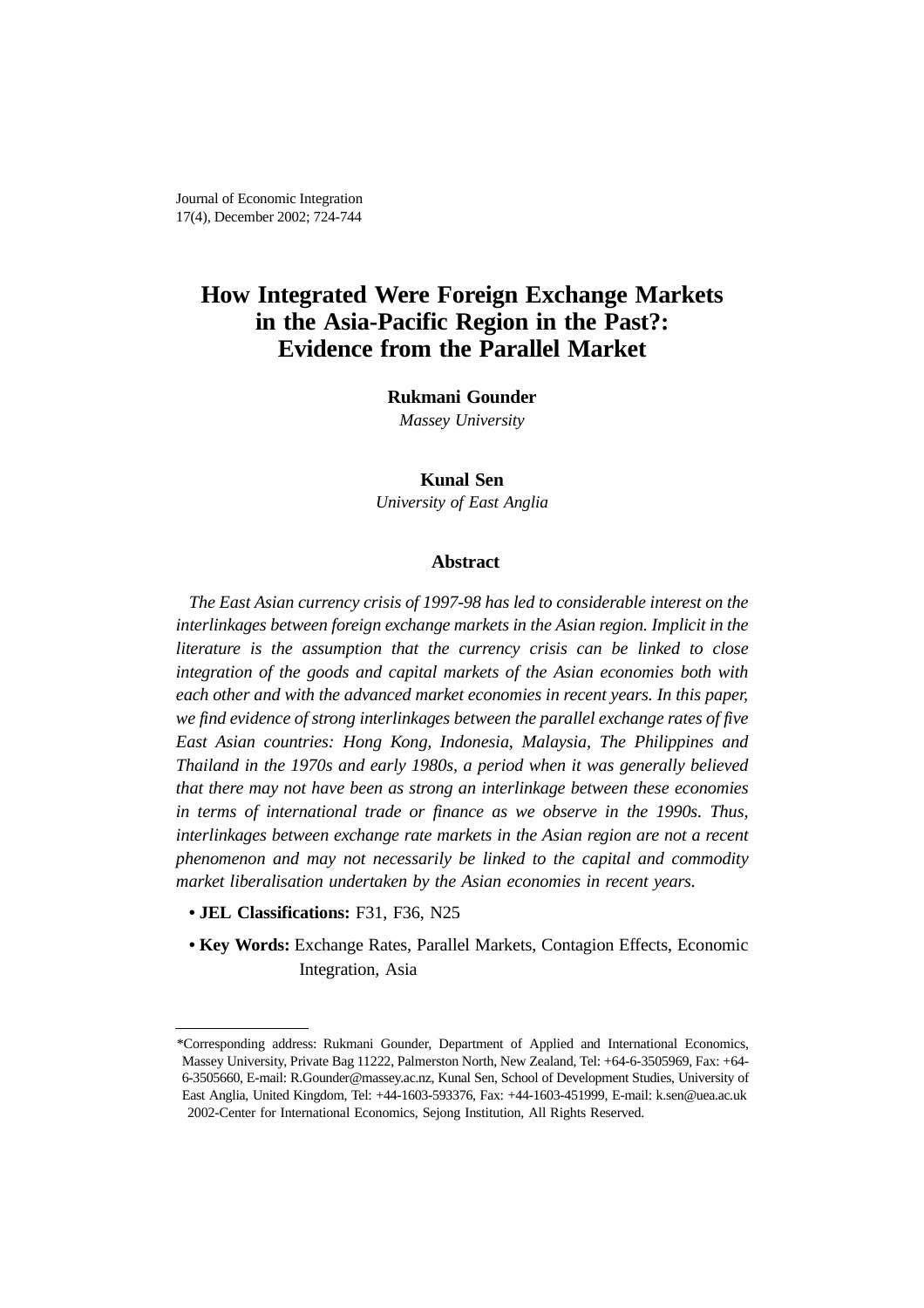## **I. Introduction**

In late 1997 and early 1998, several countries in East and South-East Asia observed precipitous falls in their exchange rates, following the collapse of the Thai baht's peg in July 1997. It is widely believed that the rapid spread of the currency and stock market crisis from one country in the region to another has been due to *contagion effects*, where the occurrence of currency crisis in one country increases the probability of a similar crisis in another country (Eichengreen *et al*. 1996, Fratzcsher 1998, Baig and Goldfajn 1999, Kaminsky and Reinhart 1999). Underlying the phenomenon of contagion is the observation that removal of the barriers to short-term capital flows and international trade in the Asia-Pacific region has contributed to increasingly integrated foreign exchange markets, particularly among the Asia-Pacific economies (Gerlach and Smets 1994, Corsetti, Pesenti and Roubini 1998). An implication of a greater integration amongst foreign exchange markets is the stronger co-movement between these markets, with shocks to one market being transmitted rapidly to other markets in the region.

Implicit in much of the analysis of contagion effects as a cause of the 1997 Asian currency crisis is the assumption that the speed and severity of the transmission of shocks from one currency market to another could be in great part linked to close integration of the goods and capital markets of the Asian economies both with each other and with the advanced market economies in recent years. In this paper, we ask the question: how integrated were Asian foreign exchange markets with each other in the past ? We find evidence of strong interlinkages between these markets in the 1970s and early 1980s, a period when it was generally believed that there may not have been as strong an interlinkage between these economies in terms of international trade or finance as we observe in the 1990s. Thus, interlinkages between exchange rate markets are not a recent phenomenon and may not necessarily be linked to the capital and commodity market liberalisation undertaken by the Asian economies in recent years.

In the past, when most of the economies in this region had fixed exchange rate regimes, with significant foreign exchange controls on the current and capital accounts, it would be difficult to expect co-movements in official exchange rates of the severity that one has observed in the East Asia region in 1997 and 1998. However, because of the stringent foreign exchange controls, there existed extensive black markets in foreign exchange in almost all the countries in this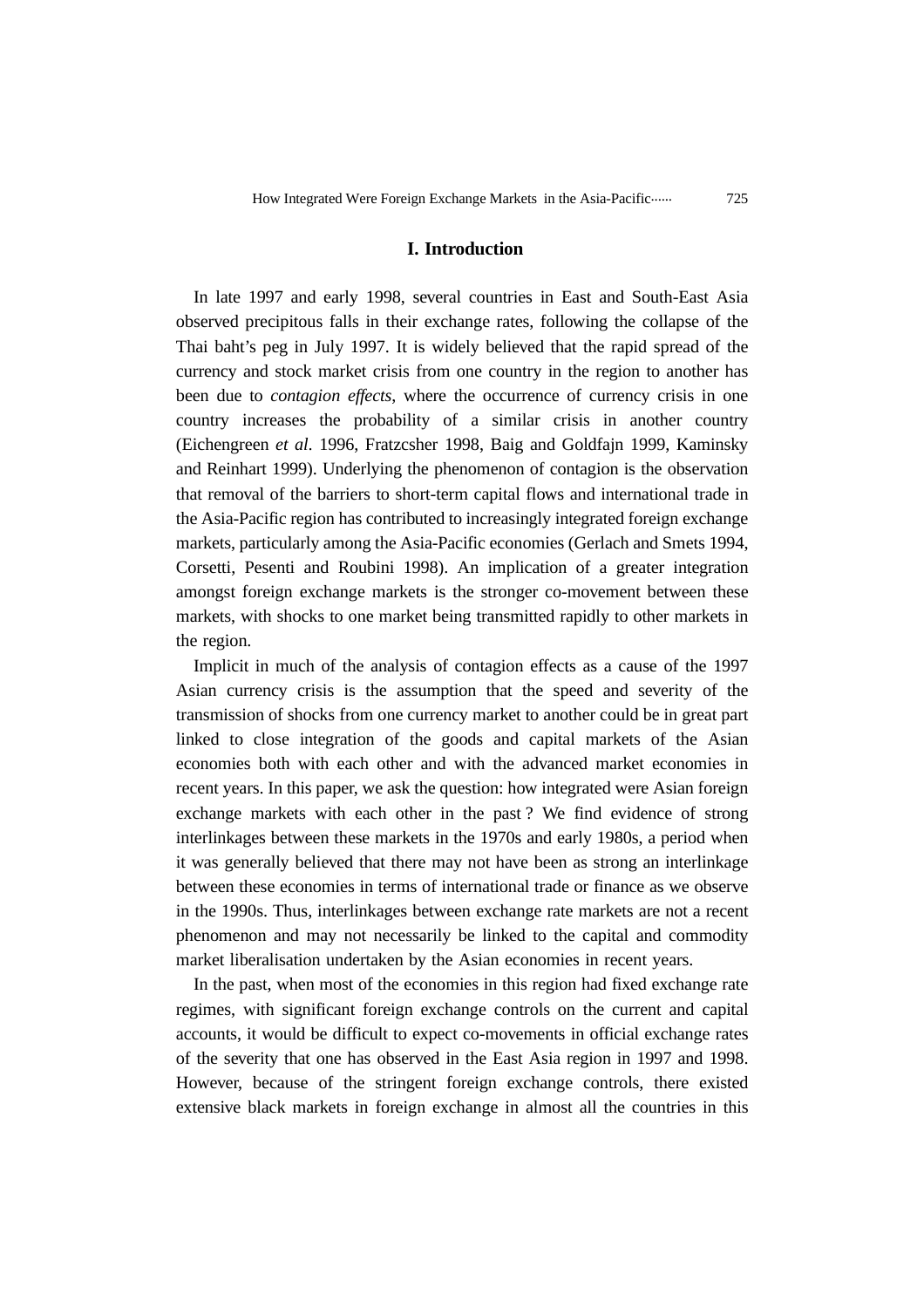region.<sup>1</sup> Officially, a country's currency is pegged to Special Drawing Rights (SDR). Since SDR-dollar fluctuation is limited, this narrows the fluctuation between the country's currency and the dollar. However, since black market exchange rates are market determined, the band of fluctuations is much wider. Thus, contagion effects, if they were present at all, would be reflected in the exchange rates prevailing in parallel markets. In this paper, we examine the black market exchange rates of five East Asian countries: Hong Kong, Indonesia, Malaysia, The Philippines and Thailand for the period 1970 to 1985 to find evidence of contagion effects in currency markets.

To test for the inter-linkages between parallel exchange rate markets, we estimate a Vector Error Correction Model (VECM) for the black market exchange rates of Hong Kong, Indonesia, Malaysia, The Philippines and Thailand using monthly data on domestic currency per SDR unit from January 1970 to December 1985. The period of the study is determined in part by the availability of the data and in part by the fact that during 1970-1985 period, several of the sample countries had strict controls on foreign currency transactions, so the black market exchange rate acted in effect as the shadow price of foreign exchange in these countries. In estimating the VECM for each country, we pay particular attention to the possibility of non-stationary of the data and cointegration among the exchange rates. We then estimate the impulse response functions and variance error decompositions for these five countries exchange rates. This allows us to examine the responses of exchange rates in other economies to a shock in the exchange rate for one economy. Clearly, the greater is the magnitude and speed of response, the stronger is the presence of inter-linkages in these currency markets. The use of domestic currency per SDR unit exchange rates instead of the more conventional US dollar exchange rates controls for the possibility that spurious correlation between the exchange rates of the five countries may be induced by simultaneous movements in the currencies due to changes in the value of the dollar.

The rest of the paper is divided into five sections. Section II provides a brief overview of the exchange rate arrangements of Hong Kong, Indonesia, Malaysia, The Philippines and Thailand. Sections III describes the data and the econometric methodology used in this study. The results are presented in Section IV. The paper finds strong evidence of inter-linkages in the parallel market for exchange rates.

<sup>&</sup>lt;sup>1</sup>Black market exchange rate is unofficial, usually illegal, price of particular currency, mostly in terms of US dollar value. It reflects unrestricted supply and demand, and therefore, represents true or real worth of monetary unit (Cowitt, 1991, p.7).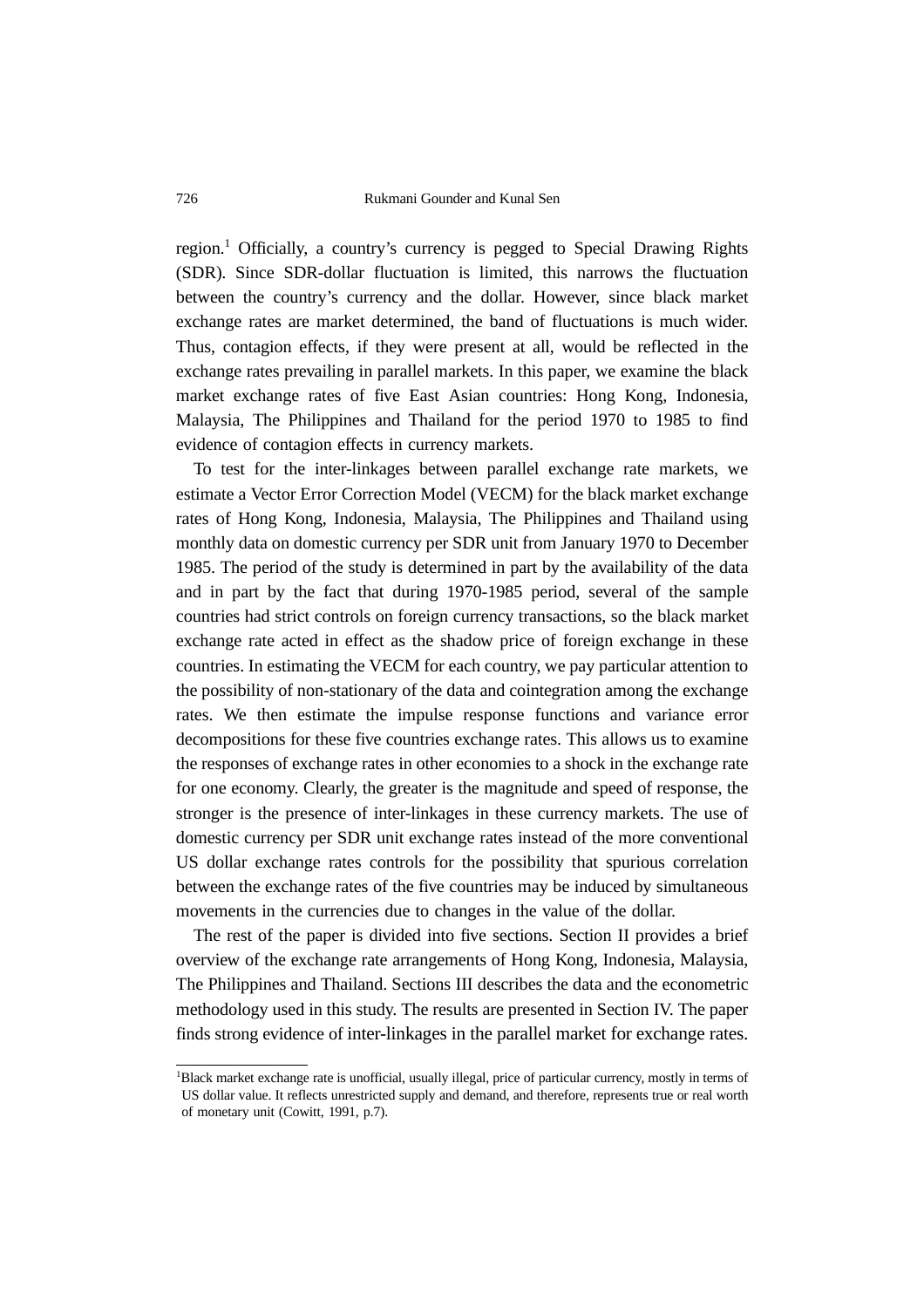Exchange rates in these markets are inter-linked with shocks to one market that exert a strong influence on the exchange rates of the other markets. Section V provides the conclusion.

# **II. An Overview of Exchange Rate Policies in the Sample Countries**

Currency areas are geographically defined territories of protective legislation for monetary units. Essentially, for the facilitation of the trade and capital flows, control of the currencies is centralised by the central bank of the country. Collignon (1999) notes that the emergence of regional currency blocs can be explained by the combination of risk-averse private investors maximising their wealth and the public authorities maximising aggregate investment. Thus, by pegging their currency to an anchor, they reduce exchange rate risk within the currency bloc and their effective exchange rate will stimulate private investment due to stability of the currency, a basic requirement to stimulate investment for long run growth.

The notable volatilities of foreign exchange rates in the international markets have increased since the breakdown of the Bretton Wood system in 1973. The Governments undermined the exchange rate adjustments needed as speculative attacks on major currencies became frequent. Over time countries in Asia set their exchange rate regimes from full dollarization to fully flexible for some while other arrangements included currency boards, fixed rates, crawling pegs, floating exchange rate to a reference currency or basket. Essentially, there are two dimensions to exchange rate policy: one, the extent of convertibility, and two, the specific institutional arrangements that determine the day-to-day setting of exchange rate (Dornbusch and Park 1999).

We analyse here briefly the exchange rate policies of the sample countries undertaken in this study for the period 1970-1985.

# **A. Hong Kong**

A system of fixed exchange rate had been adopted in Hong Kong as seen in the 1970. The Hong Kong dollar has had a fixed link to the United States (US) dollar, backed up by an Exchange Fund that acted effectively as a currency board. In an effort to stop and reverse the decline of Hong Kong dollar due to political instability the government announced in October 1983 what is called the linked exchange rate system. Therefore, it has been an unambiguous case of a fixed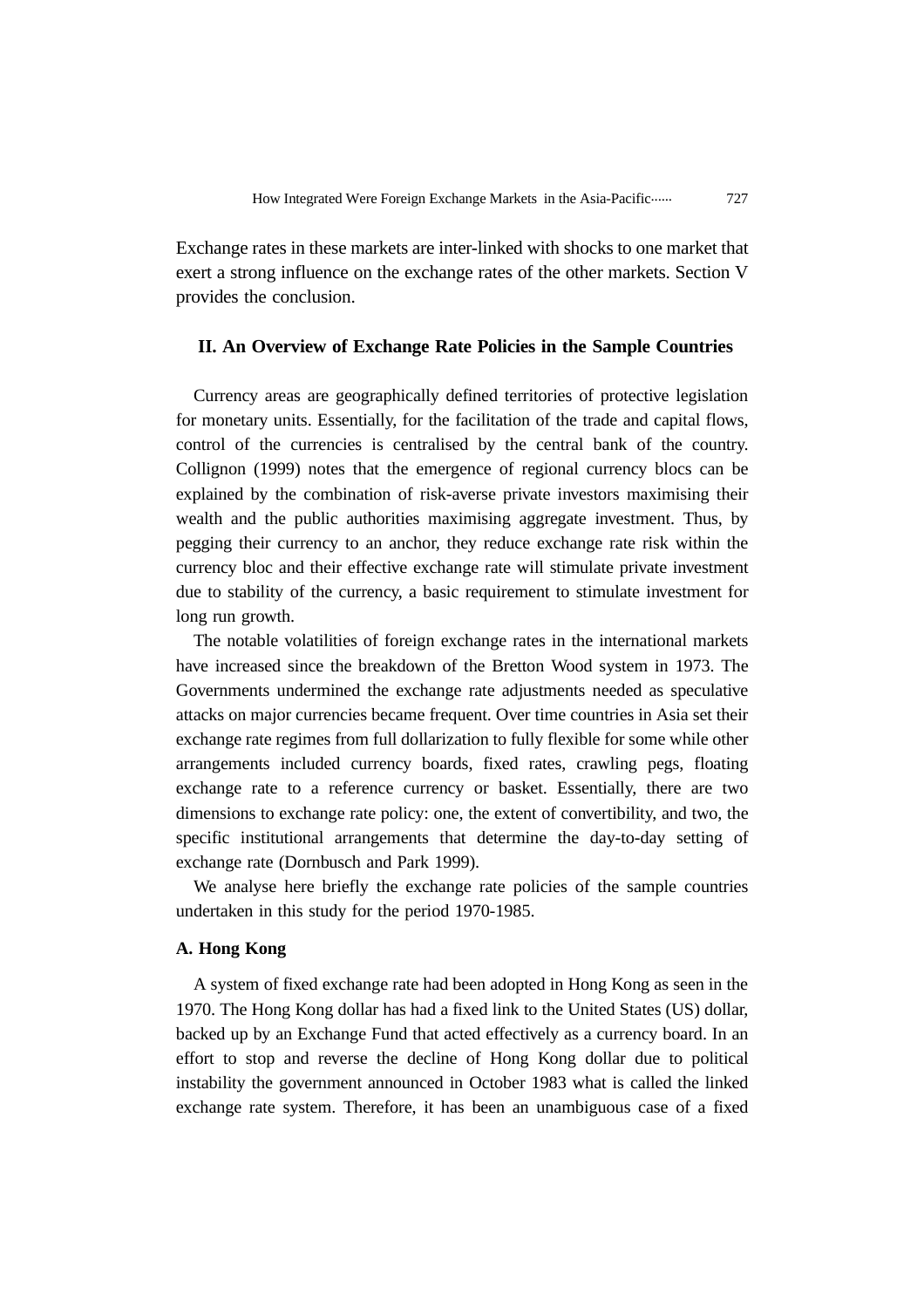exchange rate, and fixed to the US dollar. It resulted into minimal volatility against the US dollar, however, has had significant volatility in terms of both nominal and real effective rates. A further dimension in which Hong Kong differed from the other Asian countries has been the full currency convertibility.

# **B. Indonesia**

The Indonesian exchange rate was unified in December 1970 and later in 1971 a multiple exchange rate structure was created. The rupiah had been pegged to the US dollar before 1978 although its system has been described as one of a managed float. Since 1978 rupiah has been pegged to a basket of the currencies of Indonesia's major trading partners. The rates have been applied to commercial banks' same-day settlement and swap transactions, and exports with the central bank. The market rate of the rupiah against the US dollar has been determined in the interbank foreign exchange market and its level reflected the expected changes in central bank rates. The currency convertibility related to the partial current account convertibility.

## **C. Malaysia**

Initially the Malaysian dollar was linked to Pound Sterling. With the floating of Sterling and the dismantling of the Sterling Area in June 1972, Kuala Lumpur linked the currency to the US dollar, i.e. the ringgit had been linked to the US dollar till 1975 and then to a basket of currencies of Malaysia's major trading partners (particularly the US, Japan, Singapore, Germany, UK and the Netherlands) after 1975. The central bank (i.e. Bank Negara Malaysia) intervened in the interbank foreign exchange market to maintain the ringgit-dollar exchange rate within a target range. Dornbusch and Park (1999) note that it has been widely believed that the bank's target rate has been determined by the movement of an undisclosed multiple-currency basket. The exchange rate system has been seen as a managed floating system and the partial currency convertibility.

## **D. The Philippines**

On February 21, 1970, the Philippine's peso underwent a partial devaluation, as a multiple rate structure with a Mixed Rate was reinstated based on a controlled, floating Official Rate for the US dollar. The Mixed Rate was abolished in May 1970. A system of fixed exchanged rates had been set in the Philippines after that. Till 1983, the Philippine peso was pegged to the US dollar. On 6 June 1984, the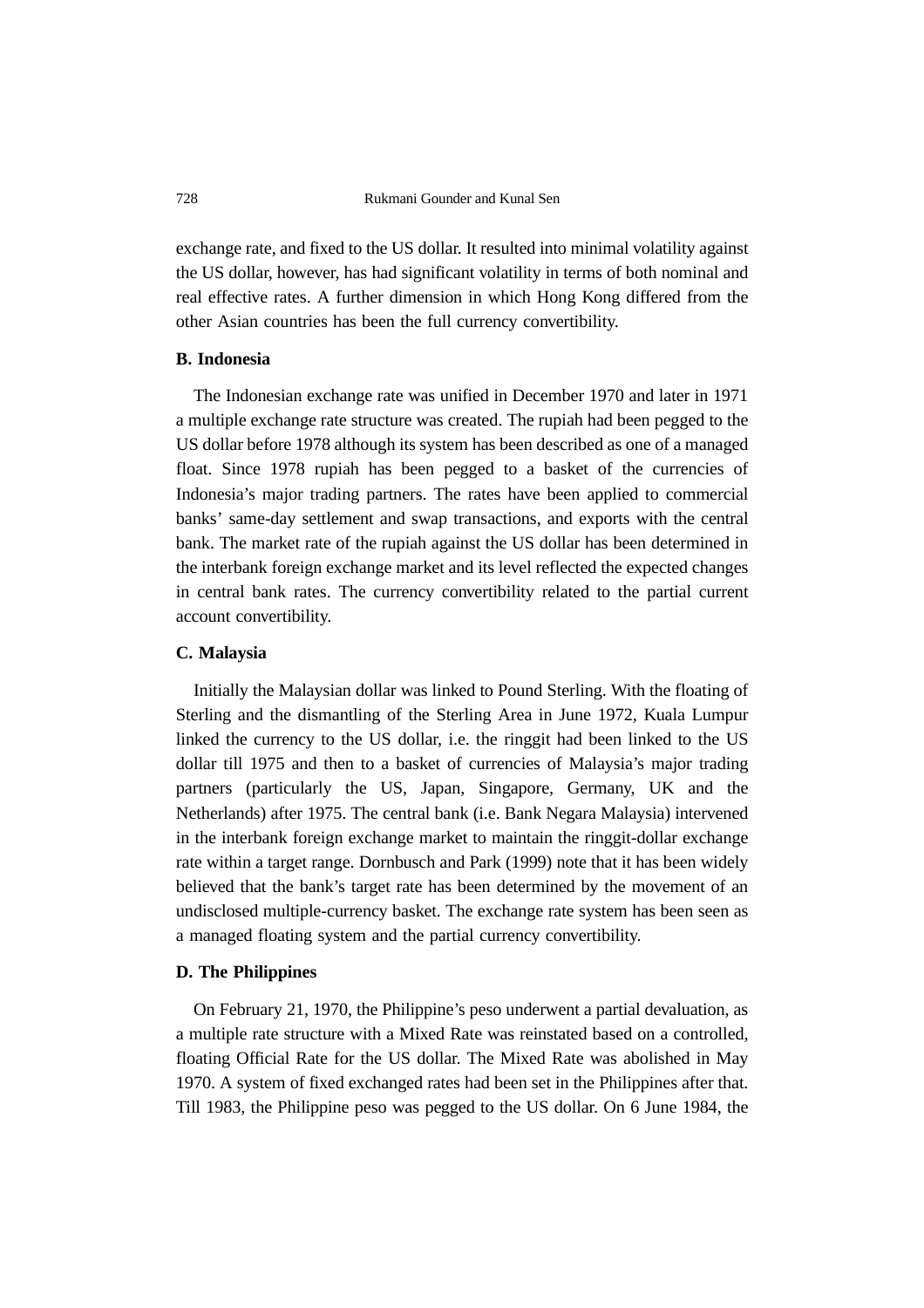exchange rate system was revised, the Philippines' exchange rate policy can be described as one of floating, interbank trading in foreign exchange was resumed. The effective exchange rate was determined by the market forces under an independent float, but the authorities intervened when necessary to maintain orderly conditions in the exchange rate market. Also the Central Bank intervened in light of their policy objectives in the medium term (IMF 1991). Thus, the exchange rate regime has been regarded as managed float, where the official regimes had been rather vague that included a wide range of policies where the relative volatility of monthly variations of nominal exchange rates against the US dollar was experienced between 1976 and 1985.<sup>2</sup>

# **E. Thailand**

The Thai bhat was officially pegged to the US dollar from 1963 to 1984 that provided exchange rate stability. Since the November 1984 devaluation of the currency, the baht has been linked to a multiple-currency basket, i.e. its value would be determined on the basis of a weighted basket of the currencies of Thailand's major trading partners, the US, Japan and Germany. The basket of currencies was revised to include the US, Japan, Germany, UK, Malaysia, Hong Kong, and Singapore. The shift in the exchange rate regime partly reflected the appreciation of the US dollar in the mid-1980s. The extent of the currency convertibility has been partial for its goods, services and asserts.

Overall, it can be said that the exchange rate practices of the five countries in the sample period were common to a large extent. Most of these countries have had a perfectly fixed exchange rate (Hong Kong) or crawling peg with a heavily dollarfocussed exchange rate system (Indonesia and Thailand). Malaysia and the Philippines, on the other hand, have a heavily managed floating system. The results of the econometric analysis reflect some of the points raised here.

# **III. Data and the Econometric Methodology**

The black market exchange rates for the five countries are obtained from the *World Currency Yearbook* published by the International Currency Analysis Inc. This is the standard source for black market exchange rate data (for example, those studies which compute the black market premium as a measure of openness for

<sup>&</sup>lt;sup>2</sup>This effect no doubt is clearly seen in Figure 1 for the Philippines exchange rate. This structural break is taken into consideration for the econometric analysis.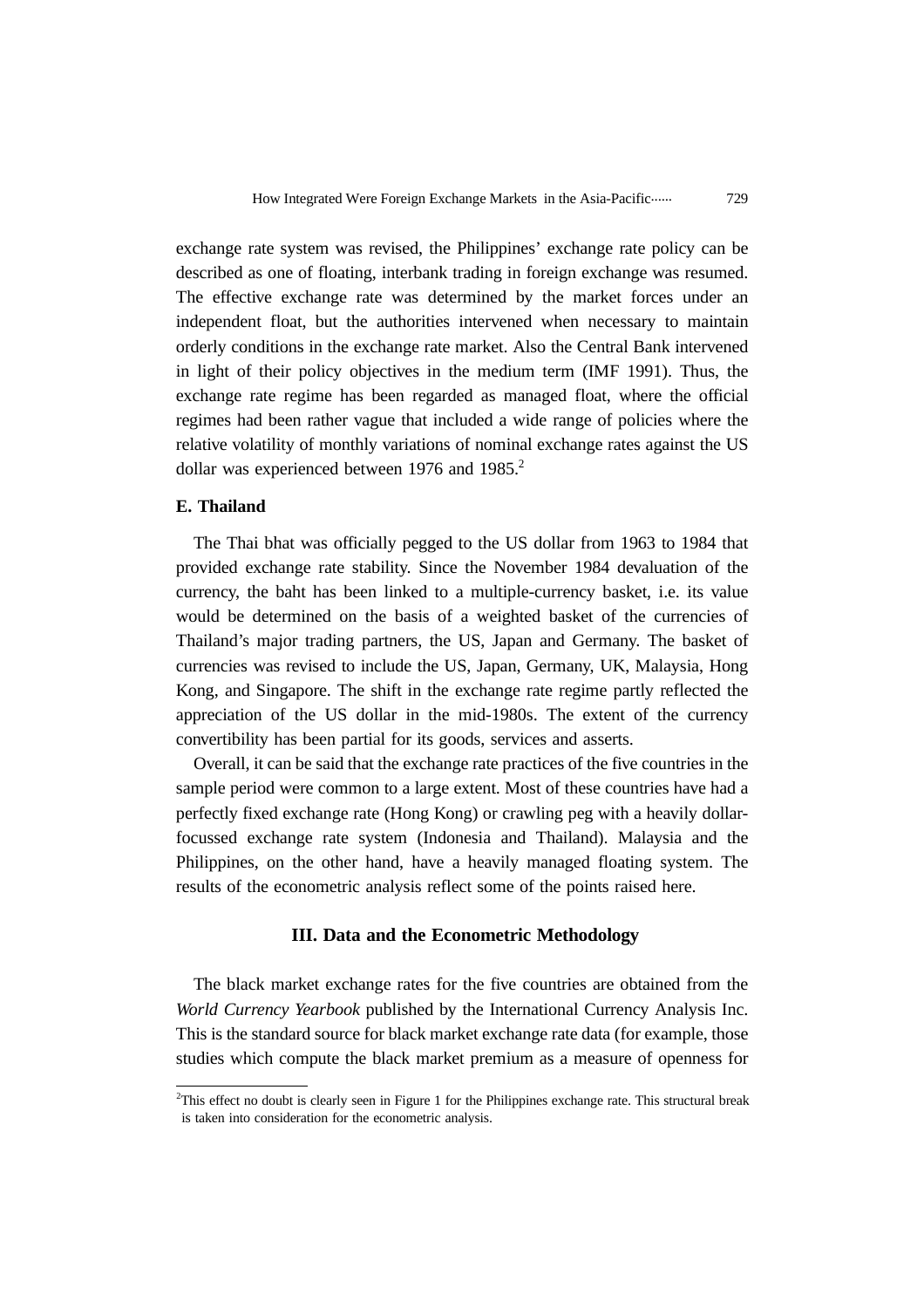different countries obtain the data on black market exchange rates from this source<sup>3</sup>). The data is in monthly form and covers the period 1970 to 1985. The domestic currency - US dollar exchange rates available in the *World Currency Yearbook* are converted into per SDR unit by multiplying these exchange rates with the US dollar-SDR rate (available from the *International Financial Statistics* published by the International Monetary Fund).

In Figure 1, we plot the black market exchange rates of the five countries in our sample, Hong Kong, Indonesia, Malaysia, The Philippines and Thailand. Several of the exchange rates show significant variability during the period under consideration. For two of the five exchange rates, there are significant structural breaks in the series in the period considered (November 1978 in the case of Indonesia and January 1976 in the case of The Philippines).4

We use vector error-correction modelling to examine the interactions between the exchange rates. There is a body of literature that supports the use of a VECM, or cointegrating vector autoregressions (VAR), in this situation. The latter is preferable to unrestricted VAR when variables in the VAR are cointegrated. Because the cointegrating vectors bind the long run behaviour of the variables, the VECM is expected to produce results in the impulse response analysis and variance decomposition that more accurately reflect the relationships between the variables than the standard unrestricted VAR.

#### **A. Steps in the Estimation Procedure**

Consider a vector autoregressive model of order *p*, or VAR(p):

$$
Z_{t} = a_{0} + a_{1}t + \sum_{i=1}^{p} \Phi_{i} z_{t-i} + u_{t}, \ t = 1, 2, ..., n
$$
 (1)

where  $z_t$  is a  $m^*1$  vector of jointly determined (endogenous) variables,  $a_0$  is a  $1^*m$  row vector, *t* is a linear time trend,  $\Phi_1$  through  $\Phi_p$  are  $m^*m$  matrices of coefficients to be estimated, and  $u_t$  is an  $m*1$  vector of unobserved disturbances assumed to satisfy the usual assumptions of the errors from an Ordinary Least Squares (OLS) regression.

<sup>&</sup>lt;sup>3</sup>For some recent studies see Harrison (1996) and Sachs and Warner (1995).

<sup>4</sup> The structural breaks in the black market exchange rates of Indonesia and The Philippines in November 1978 and January 1976, respectively, can be linked to the massive devaluations of the official exchange rates of these two countries in these two months, i.e. 50 percent in the case of Indonesia (Hill, 1996) and a substantial depreciation in the case of the Philippines (Ito *et al*., 1996). The large one-off change in the black market exchange rates of these two countries could be linked to changes in the official exchange rates.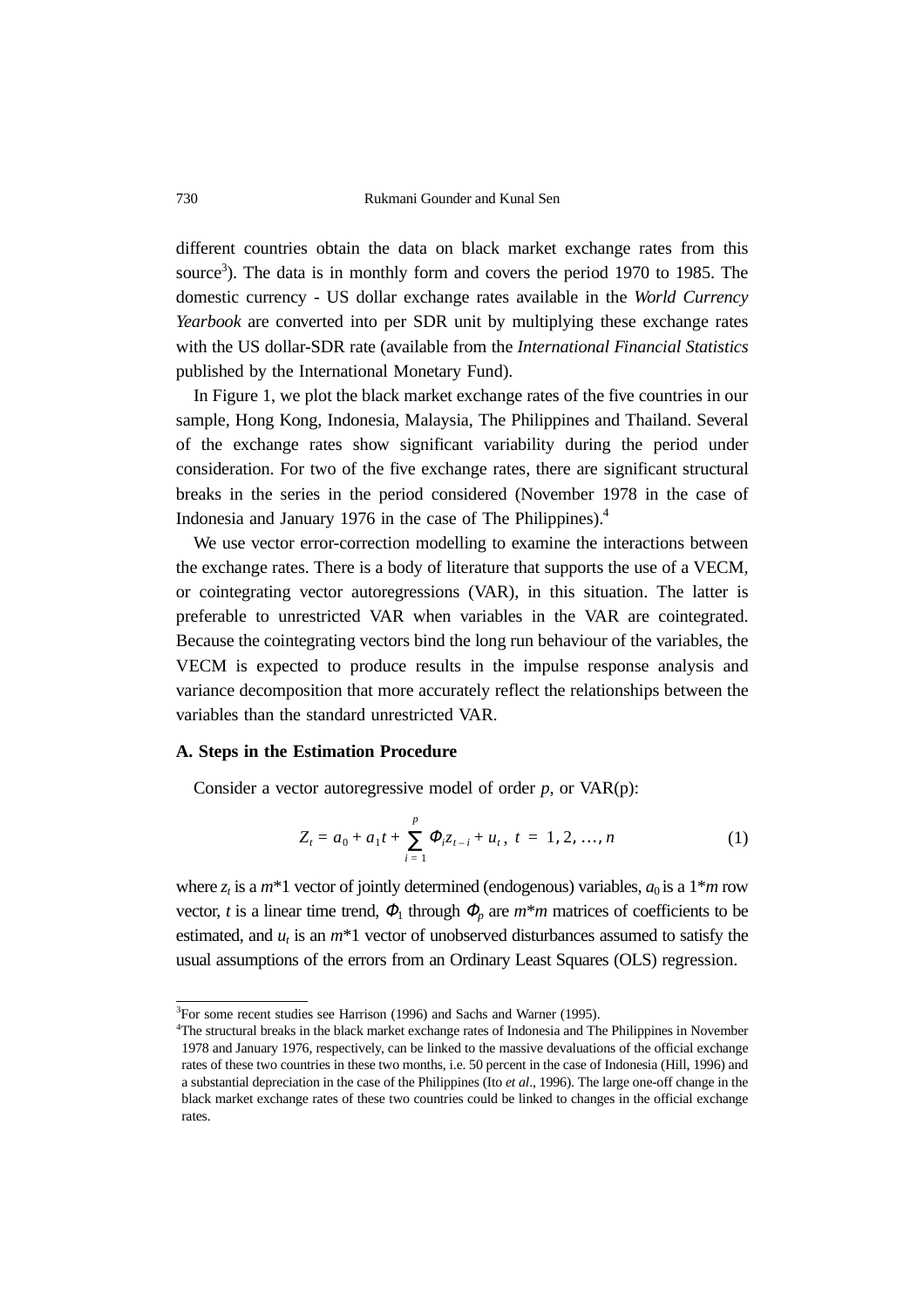

**Figure 1.** Black Market Exchange Rates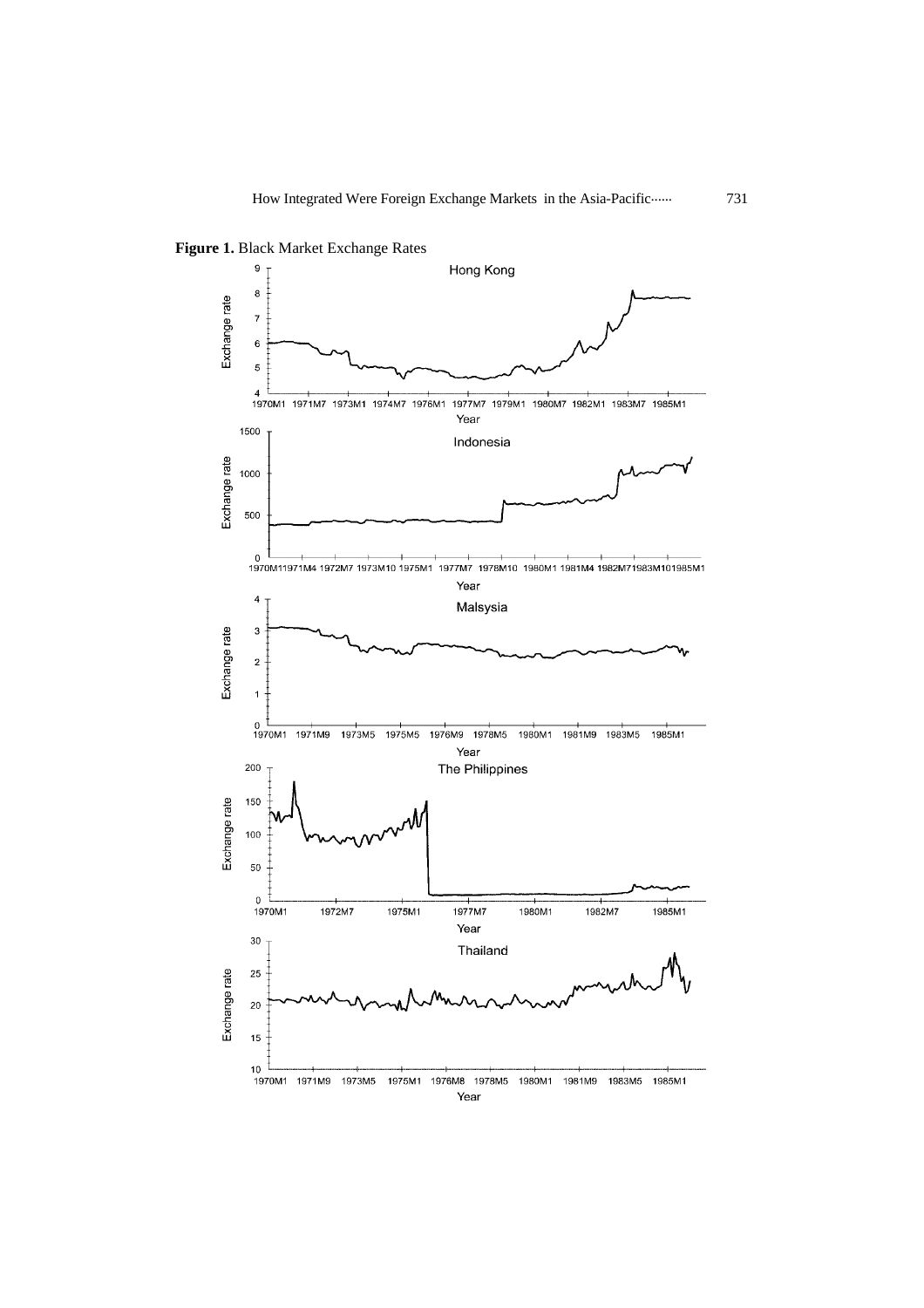#### **B. Step 1: Testing for Unit Roots**

The first step in the VAR modelling is to test for the order of integration of the variables in the VAR. The knowledge of the order of integration of the variables in a regression equation is important for the optimal inference (Phillips 1986). We use the Dickey-Fuller test to determine the order of integration of the exchange rates in our sample. However, as is clear from Figure 1, there is evidence of a structural break in the black market exchange rate for Indonesia and The Philippines. Perron (1989) has shown for a number of macroeconomic variables, that the inclusion of the dummy variable for structural change resulted in the rejection of the null of a unit root, and where the exclusion of that dummy variable resulted in tests that could not reject the null. Perron has extended the Dickey Fuller unit root test by incorporating a dummy variable for the structural change in the regression equation used to test for a unit root and has calculated the critical values for this extended model. We use Perrons test for unit roots in the case of the black market exchange rates for Indonesia and The Philippines.

# **C. Step 2: Determining the Order of the VAR**

We determine the order (that is, optimal lag length) of the VAR model as in (1) by the Akaike Information Criterion (AIC) and the Schwartz Bayesian Criterion (SBC).

## **D. Step 3: Testing for Cointegration**

By the Granger Representation Theorem, an equivalent vector error correction model of the VAR as in equation (1) has the following specification:

$$
\Delta z_t = a_0 + a_1 t + \sum_{i=1}^{p-1} T \Delta_i z_{t-1} + \Pi z_{t-p} + u_t
$$
 (2)

Here,  $\Delta$  is the difference operator and  $\Pi$  is the long-run parameter matrix with *r* cointegrating vectors (*r* can be between 1 and 5, as there are five endogenous variables in the VAR),  $\Pi$  has rank  $r$  and can be decomposed as  $\Pi = \alpha \beta'$ , with  $\alpha$ and  $\beta$  both 5×*r* matrices. The  $\beta$ 's are the parameters in the cointegrating relationships and  $\alpha$ 's are the adjustment coefficients which measure the strength of the cointegrating vectors in the VECM.

The Johansen (1988) and the Johansen and Juselius (1990) cointegration techniques allow us to estimate the long-run relationships between the non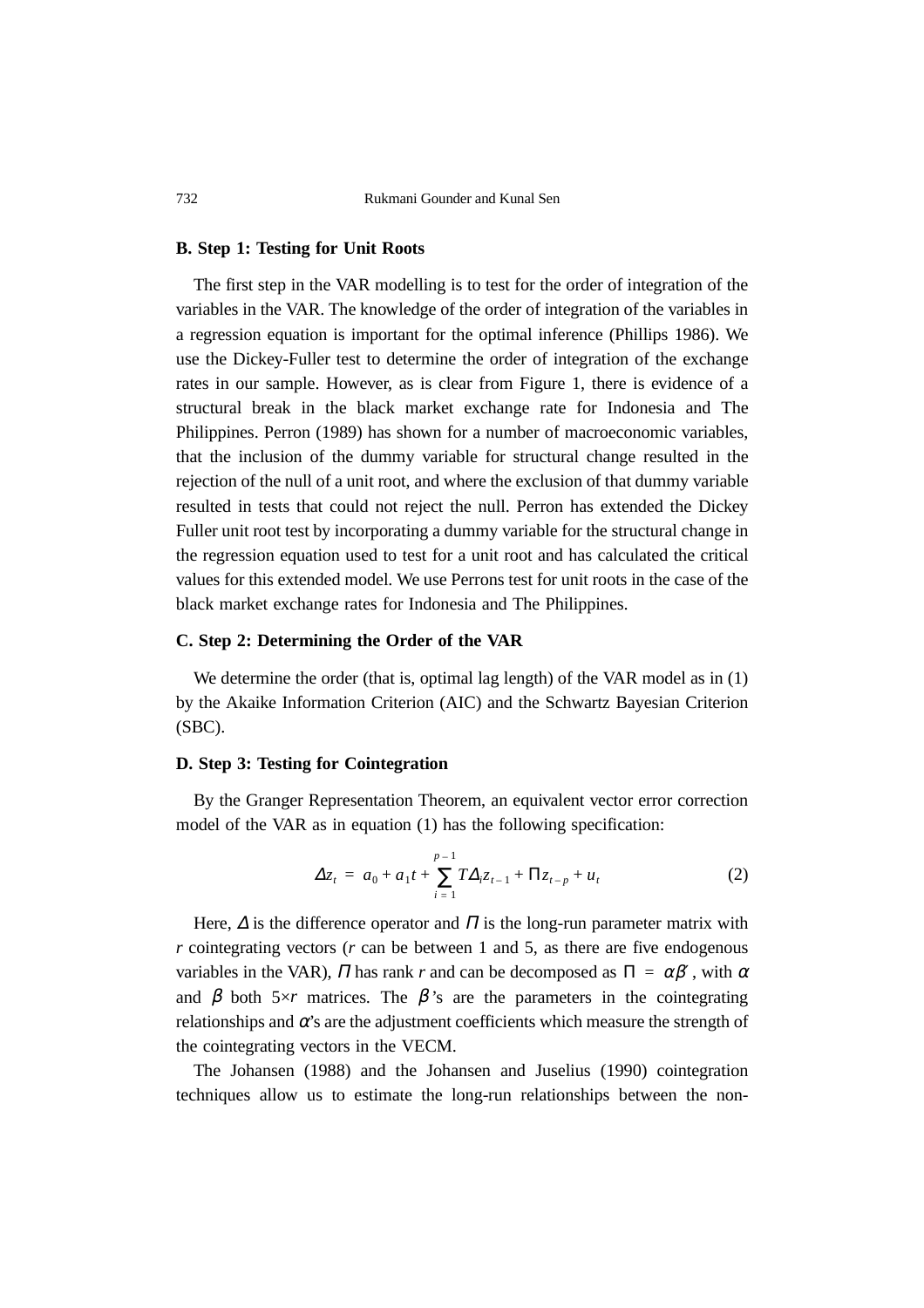stationary variables using a maximum likelihood procedure which tests for cointegrating rank *r* and estimates the parameter  $\beta$  of these cointegrating relationships.

## **E. Step 4: Estimating Impulse Responses and Variance Decompositions**

The impulse response functions measure the time-profile of the effect of the shocks on the future states of the dynamical system represented by the VAR, while forecast error variance decompositions provide a decomposition of the variance of the forecast errors of the variables in the VAR at different horizons. The impulse response functions and the variance decompositions are obtained by using the vector moving average representation of (1) as follows:

$$
z_t = \sum_{j=0}^{\infty} A_j u_{t-j} \tag{3}
$$

which represents  $z_t$  as a linear combination of current and past one-step-ahead forecast errors or "innovations."

The errors in equation (3) may be contemporaneously correlated, i.e. the covariance matrix of the innovations is not diagonal. When the innovations in exchange rates are contemporaneously correlated, a shock in one market may work through the contemporaneous correlation with innovations in other markets. It is customary to transform these correlation coefficients by orthogonalising the innovations in the VAR system according to a pre-specified causal ordering. After the transformation, equation (3) can be expressed as:

$$
\sum_{j=0}^{\infty} A_j \varepsilon_{t-j} \tag{4}
$$

where  $A^*_{j} = A_j T$ , and  $\varepsilon_t = T^{-1} u_t$ . *T* is a lower triangular matrix.

The orthogonalised impulse response functions of a unit shock (equal to one standard error) at time t to the *i*th orthogonalised error on the  $i<sup>th</sup>$  variable at time *t*+*N* is given by the *j*<sup>th</sup> element of  $A_N T e_i$ , where  $e_i$  is the  $m \times 1$  selection vector,

$$
\varepsilon_i = (0, 0, ..., 1, 0, ..., 0)'
$$
  
\n
$$
\uparrow
$$
  
\n
$$
i^{th} element
$$

The transformed innovations,  $\varepsilon$ <sub>*t*</sub>, are uncorrelated with each other at all lags as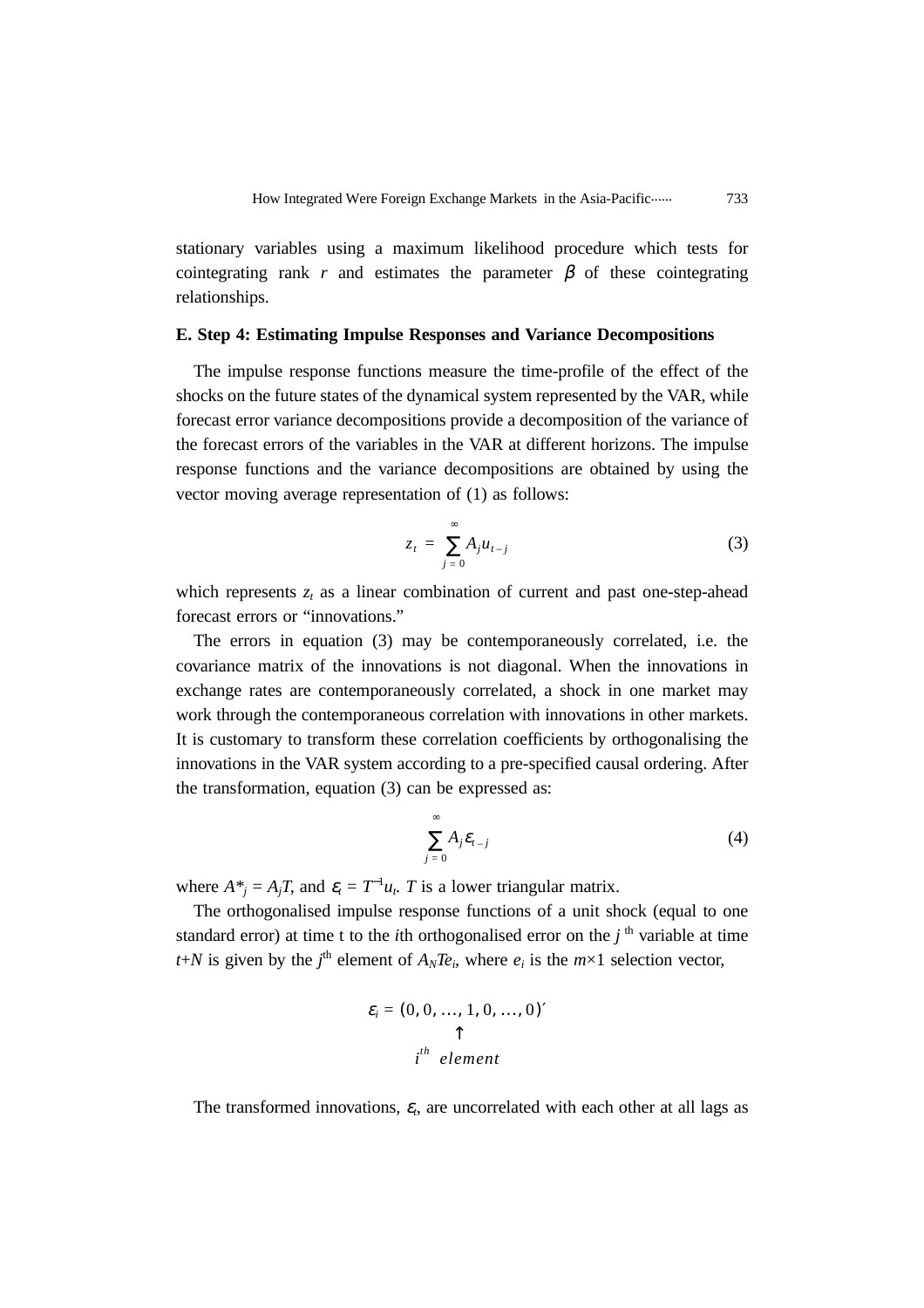734 Rukmani Gounder and Kunal Sen

well as contemporaneously. Specifically, the innovations are orthogonalised using a Cholesky decomposition method so that the resulting covariance matrix is diagonal. This essentially amounts to assuming that the first market in a prespecified ordering has an immediate impact on all other markets in the VAR system. A shock in the second market in the system has an immediate impact on all markets, excluding the first market, and so on. Therefore, the orthogonalised impulse responses are not unique and, in general, depend on the particular ordering of the variables in the VAR. In the special case when the variancecovariance matrix is diagonal, the orthogonalised responses are invariant to the ordering of the VAR.

## **IV. Results**

As is the standard practice in the time-series literature, we transform all the five country data series by the natural logarithmic function. Thus, the transformed series are LMAL for Malaysia, LTHAI for Thailand, LHK for Hong Kong, LINDO for Indonesia and LPHIL for The Philippines. We first present the results of the unit root tests in Table 1. We use the augmented Dickey-Fuller (ADF) test procedure for the black market exchange rates for Malaysia, Thailand and Hong Kong, and the Perron test procedure that includes the possibility of a structural break for Indonesia and The Philippines. Tests for unit roots were performed on the levels variables as well as on the first differences. In each case, the lag-length was chosen for the ADF test according to the AIC. The results are consistent with the hypothesis that the levels variable are all integrated of order 1.

Next, we estimated several unrestricted VARs in levels with different lag-

| Variable     | Levels     | <b>First Differences</b> |
|--------------|------------|--------------------------|
| LHK.         | 0.22(0)    | $-14.0(0)$               |
| <b>LINDO</b> | $-0.54*$   | $-13.86(0)$              |
| <b>LMAL</b>  | $-1.39(1)$ | $-12.60(0)$              |
| <b>LPHIL</b> | $-1.76*$   | $-13.89(0)$              |
| <b>LTHAI</b> | $-3.31(1)$ | $-18.03(0)$              |

**Table 1.** Test Results for Unit Roots

Notes: Variables are as defined in the text. The critical value of the ADF statistic without the linear trend is −2.88, and the critical value of the ADF with a linear trend is −3.44. Figures in parenthesis indicate the number of lags used in the Dickey-Fuller regressions. The number of lags was chosen using the AIC criterion. Results presented in the table are tests for stationarity around a non-zero constant. For LINDO and LPHIL, dummy variables for structural change were introduced in the Dickey-Fuller regressions and critical values obtained from Perron (1989).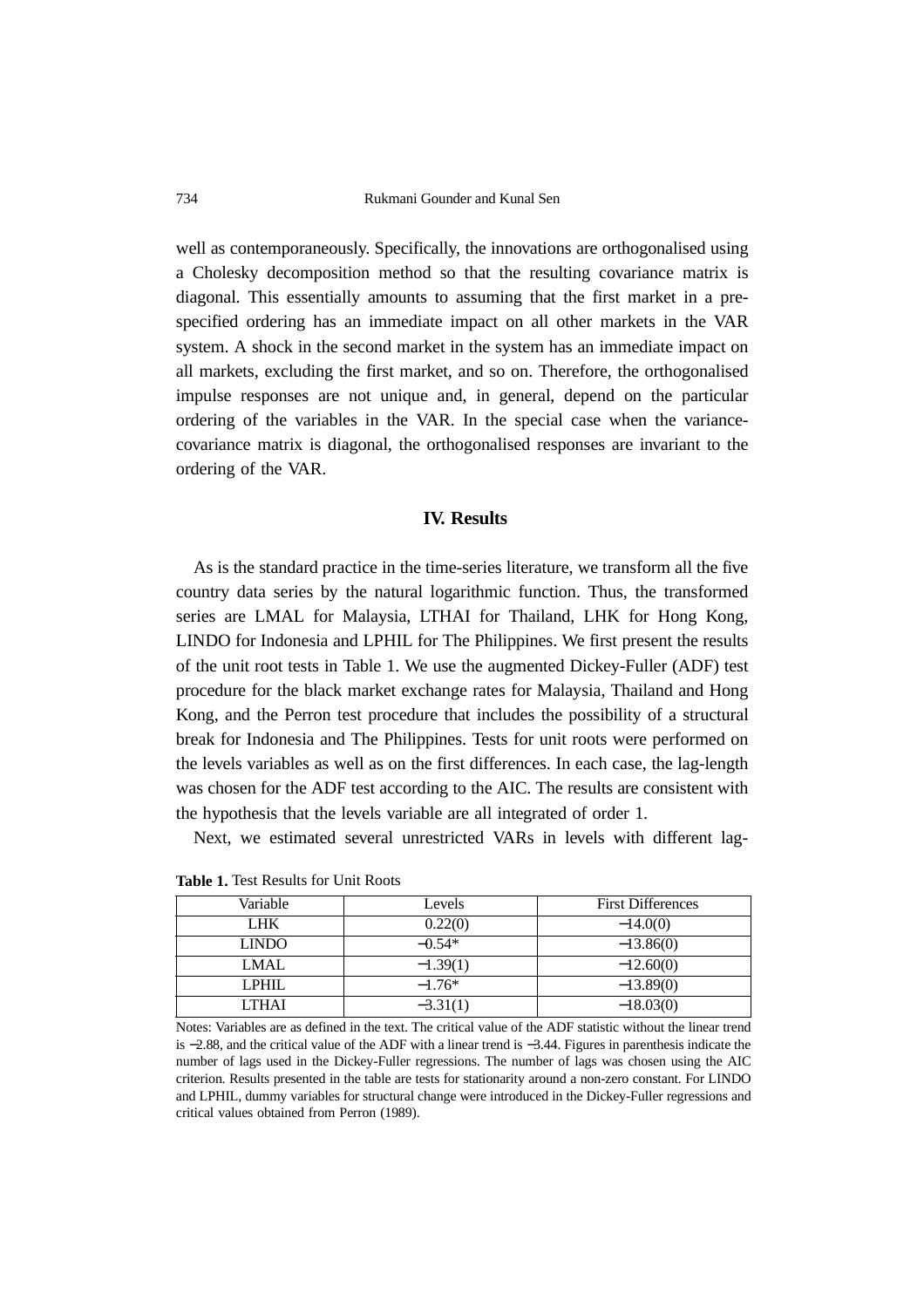| Order | AIC.    | <b>SBC</b> |
|-------|---------|------------|
|       | 1724.7  | 1458.6     |
|       | 1725.8  | 1500.0     |
|       | 1743.0  | 1557.5     |
|       | 1752.8  | 1607.7     |
|       | 1762.7  | 1657.7     |
|       | 1765.2* | 1700.7*    |
|       | 1191.2  | 1167.0     |

**Table 2.** Test for the Order of the VAR

Notes: a)  $AIC = Akaike Information Criterion$ ;  $SBC = Schwartz Bayesian Criterion$ , b) \*denotes maximum value.

lengths for the five variables, LHK, LINDO, LMAL, LPHIL and LTHAI, in order to determine the optimal lag length of the VAR. The results are presented in Table 2. Both the AIC and the SBC indicate that the optimal lag length is 1.

We then use the multivariate cointegration techniques developed by Johansen and Juselius to test for the number of cointegrating vectors in the VAR. As the plots of the exchange rates in Figure 1 do not indicate the presence of linear time trends in the latter, we estimate the VAR with no trend but with a restricted intercept. We also introduce dummies for November 1978 and January 1976 to capture the breaks in the series for Indonesia and The Philippines, respectively, for these months. The Johansen test results are presented in Table 3. Both the trace and the maximum eigenvalue test statistics indicate the number of cointegrating vectors is three.<sup>5</sup>

| $H_0$ : Number of<br><b>Cointegrating Vectors</b> | <b>Test Statistic</b> | 5% Critical Value | Reject $H_0$ at 5%? |  |  |  |  |
|---------------------------------------------------|-----------------------|-------------------|---------------------|--|--|--|--|
| Panel A: Results of Maximum Eigenvalue Tests      |                       |                   |                     |  |  |  |  |
| $r=0$                                             | 222.20                | 34.40             | Yes                 |  |  |  |  |
| $r \leq 1$                                        | 57.40                 | 28.27             | Yes                 |  |  |  |  |
| $r \leq 2$                                        | 30.35                 | 22.04             | Yes                 |  |  |  |  |
| $r \leq 3$                                        | 13.56                 | 15.87             | N <sub>0</sub>      |  |  |  |  |
| $r \leq 4$                                        | 1.56                  | 9.16              | No                  |  |  |  |  |
| Panel B: Results of Trace Tests                   |                       |                   |                     |  |  |  |  |
| $r=0$                                             | 325.07                | 75.98             | Yes                 |  |  |  |  |
| $r \leq 1$                                        | 102.87                | 53.48             | Yes                 |  |  |  |  |
| $r \leq 2$                                        | 45.46                 | 34.87             | Yes                 |  |  |  |  |
| $r \leq 3$                                        | 15.12                 | 20.18             | N <sub>o</sub>      |  |  |  |  |
| $r \leq 4$                                        | 1.56                  | 9.16              | N <sub>0</sub>      |  |  |  |  |

**Table 3.** Johansen Tests for Cointegration

<sup>5</sup>The number of cointegrating vectors simply represents the number of linear combinations of the five non-stationary variables in the VAR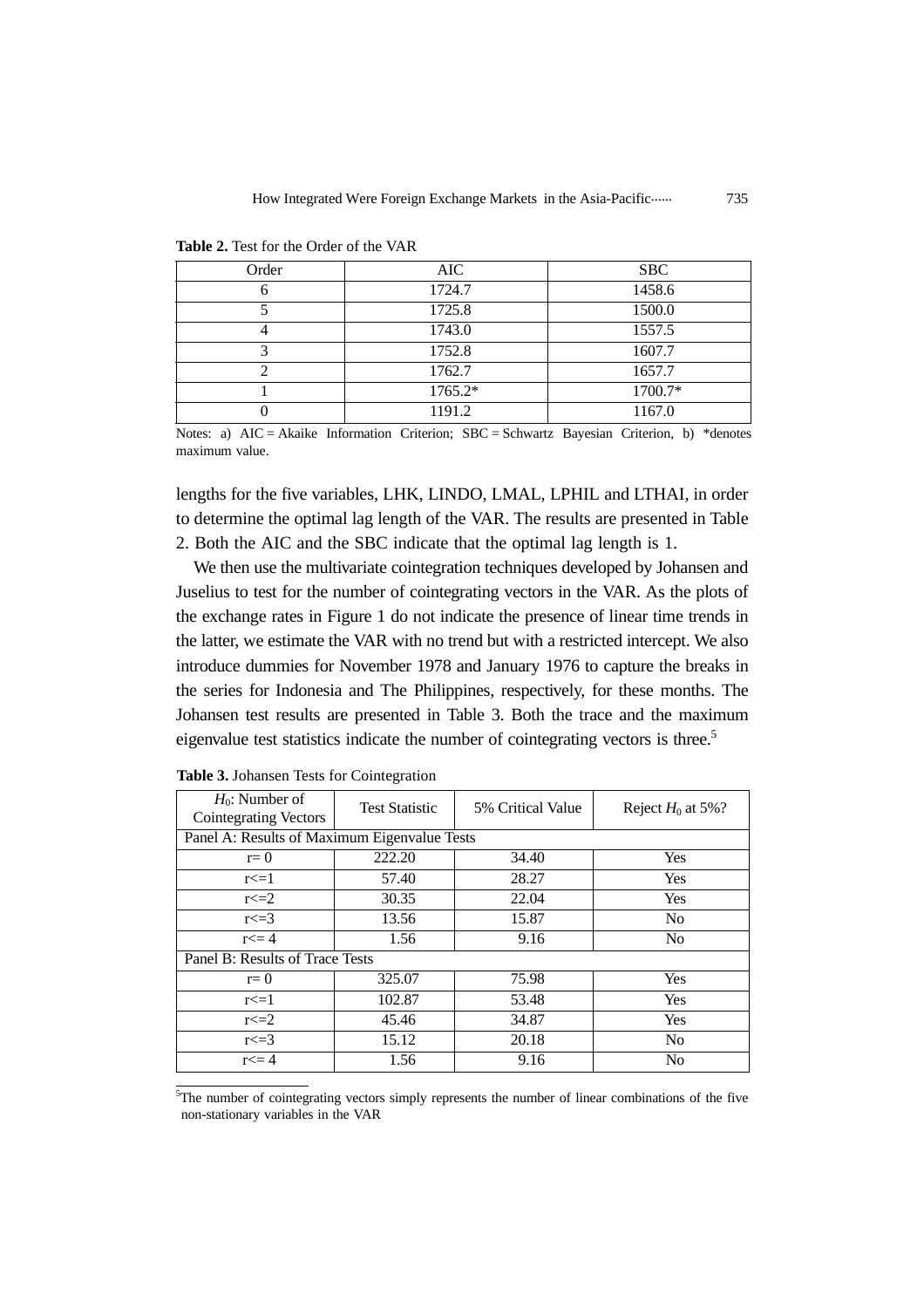#### 736 Rukmani Gounder and Kunal Sen

Finally, in order to obtain the impulse response functions and variance decompositions, we estimate the VECM imposing on the cointegrating vectors just-identifying restrictions obtained from the Johansen estimates.<sup>6</sup> Since the orthogonalised impulse responses are sensitive to the order of the variables, we estimate the VECM with the five exchange rates ordered with respect to the closing time of each foreign exchange market, with the most exognous market (that is, the last to close) placed first.<sup>7</sup> Thus, the order used in the VAR is Malaysia, Thailand, Hong Kong, Indonesia and The Philippines. We find, however, that the

| Percentage of Forecast Variance Explained by Innovations in: |                 |          |                    |                     |           |                   |  |
|--------------------------------------------------------------|-----------------|----------|--------------------|---------------------|-----------|-------------------|--|
| Country                                                      | <b>Months</b>   | Malaysia | <b>Thailand</b>    | <b>Hong Kong</b>    | Indonesia | Philippines       |  |
| Malaysia                                                     | 3               | 91.60    | 3.17               | 3.10                | 0.22      | 0.17              |  |
|                                                              | 6               | 82.35    | 8.95               | 6.79                | 1.67      | 0.24              |  |
|                                                              | 12              | 69.02    | $\overline{12.67}$ | 11.74               | 6.32      | 0.24              |  |
|                                                              | 24              | 55.52    | 15.64              | 16.50               | 12.12     | 0.22              |  |
|                                                              | 36              | 49.02    | 17.04              | 18.78               | 14.96     | 0.21              |  |
|                                                              | 3               | 6.76     | 77.77              | 4.59                | 10.83     | 0.06              |  |
|                                                              | 6               | 5.29     | 68.03              | 9.48                | 17.15     | 0.04              |  |
| Thailand                                                     | 12              | 5.50     | 59.26              | $\overline{14.49v}$ | 20.72     | 0.02              |  |
|                                                              | 24              | 6.17     | 52.95              | 18.03               | 22.33     | $\overline{0.01}$ |  |
|                                                              | 36              | 6.45     | 51.19              | 19.43               | 22.92     | $\overline{0.01}$ |  |
|                                                              | 3               | 3.07     | 1.78               | 93.77               | 1.26      | 0.09              |  |
| Hong Kong                                                    | 6               | 3.83     | 2.11               | 92.71               | 1.25      | 0.10              |  |
|                                                              | $\overline{12}$ | 6.11     | 2.21               | 90.69v              | 0.87      | 0.13              |  |
|                                                              | 24              | 7.98     | 2.18               | 89.14               | 0.53      | 0.16              |  |
|                                                              | 36              | 8.67     | 2.16               | 88.56               | 0.43      | 0.17              |  |
| Indonesia                                                    | $\overline{3}$  | 3.35     | 14.82              | 1.66                | 77.37     | 0.06              |  |
|                                                              | $\overline{6}$  | 7.96     | 23.95              | 1.56                | 66.49     | 0.04              |  |
|                                                              | 12              | 14.66    | 30.63              | 1.49                | 53.18     | 0.04              |  |
|                                                              | 24              | 19.70    | 35.31              | 1.45                | 43.49     | 0.05              |  |
|                                                              | 36              | 21.60    | 37.05              | 1.43                | 39.86     | 0.06              |  |
| Philippines                                                  | 3               | 1.06     | 6.45               | 12.69               | 2.50      | 77.30             |  |
|                                                              | 6               | 2.33     | 6.31               | 25.53               | 2.22      | 63.61             |  |
|                                                              | 12              | 4.08     | 5.50               | 42.00               | 1.65      | 46.77             |  |
|                                                              | 24              | 5.81     | 4.62               | 57.90               | 1.09      | 30.58             |  |
|                                                              | 36              | 6.65     | 4.20               | 65.59               | 0.82      | 22.74             |  |

**Table 4.** Variance Decompositions of Exchange Rates

. 6 By taking into account the presence of three cointegrating relationships between the exchange rates, we incorporate within the VAR estimation the deviations of these exchange rates from the long-run equilibrium relationships specified by the cointegrating vectors.

7 This is consistent with the approach taken by Eun and Shin (1989) and Janakiramanan and Lamba (1998) for stock market data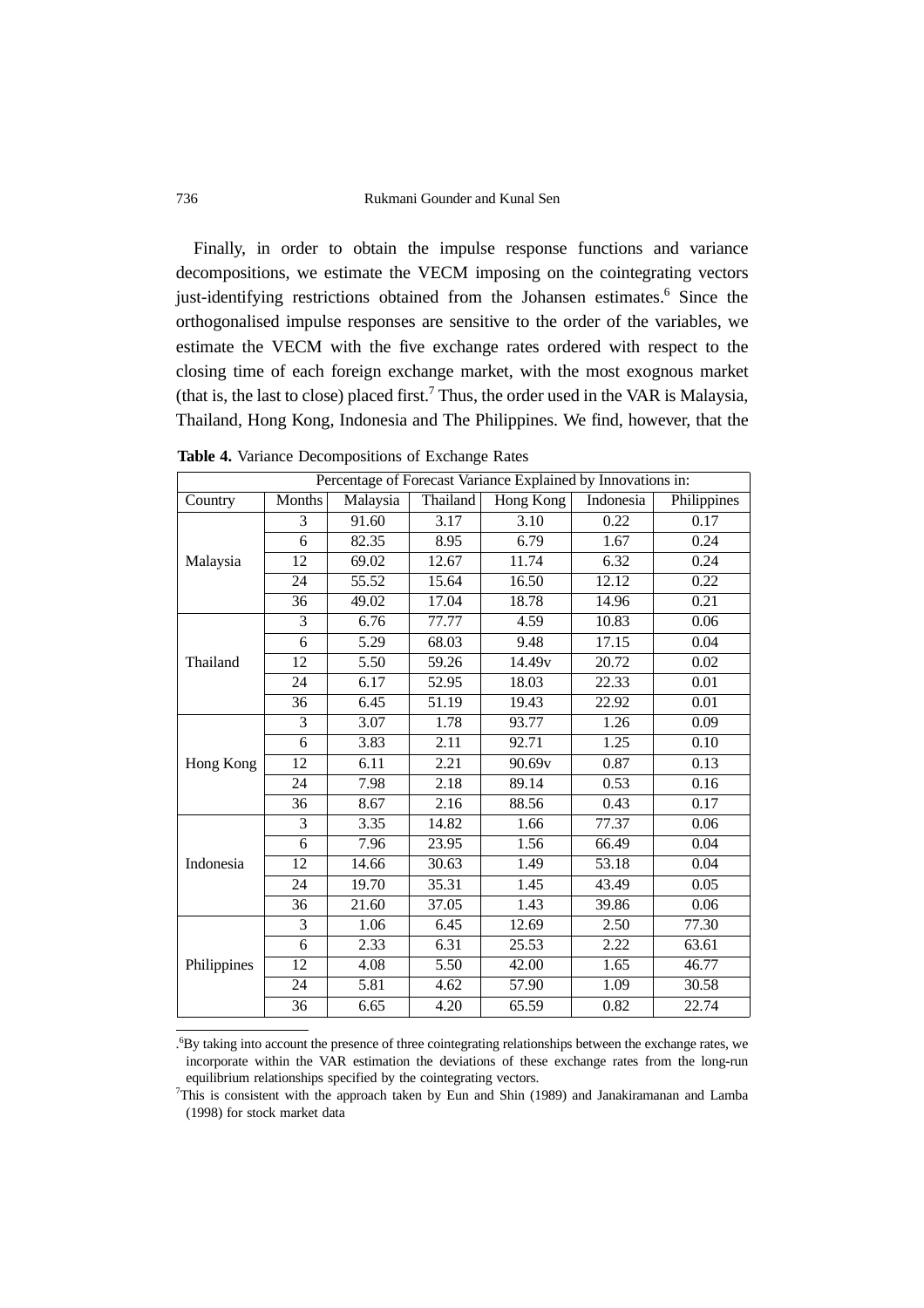covariance matrix of errors is near diagonal; thus, the results are not sensitive to the ordering of the variables in the VAR.

Figures 2 to 6 present the plots of the impulse response functions.<sup>8</sup> It is clear from the figures that shocks to the black market exchange rate of one country has a strong and persistent effect on the black market exchange rate of another country. Thus, a shock to the Thai exchange rate (as in Figure 3) and the exchange rate of Hong Kong (as in Figure 4) has significant positive effects on the exchange rates of Indonesia and The Philippines, respectively.

The variance decompositions present a similar picture of strong inter-linkages between the parallel exchange rate markets of the region. The results are presented in Table 4. Thus, at 36 months, the percentage of the forecast variance of Malaysia's exchange rate explained by innovations in the exchange rates of Hong Kong and Indonesia are 19 per cent and 15 per cent respectively. In the case of Indonesia, 37 per cent of the forecast variance of its exchange rate is explained by innovations in the Thai exchange rate at the end of 36 months. Similarly, In the case of Indonesia, 66 per cent of the forecast variance of its exchange rate is explained by innovations in the exchange rate of Hong Kong at the end of 36 months. The foreign exchange market that seems to be exogenous to developments in the other markets is that of Hong Kong, where at 36 months, 89 per cent of the forecast variance of the exchange rate can be explained by its own innovations. Generally, our results support the hypothesis that the parallel exchange rate markets in the five countries considered here are highly interdependent, though the response of one parallel exchange rate market to the developments in other markets is slow and is only evident at a longer time horizons.

# **V. Conclusion**

In recent years, currencies in the East Asian region have shown strong evidence of spillover effects with shocks to one currency being rapidly transmitted to other currencies in the region. As yet, it is unclear what causes these spillover effects and "observers have come to different conclusions as to whether the observed contagion effects are evidence of irrational investor behaviour or more conventional fundamental causes" (IMF 1998, p. 71). In this paper, we asked the question: how recent is the phenomenon of interdependence of currency markets in this region ?

<sup>.</sup> 8 The plots show the effect of a one standard deviation shock to each exchange rate on all five exchange rates over 36 month horizon.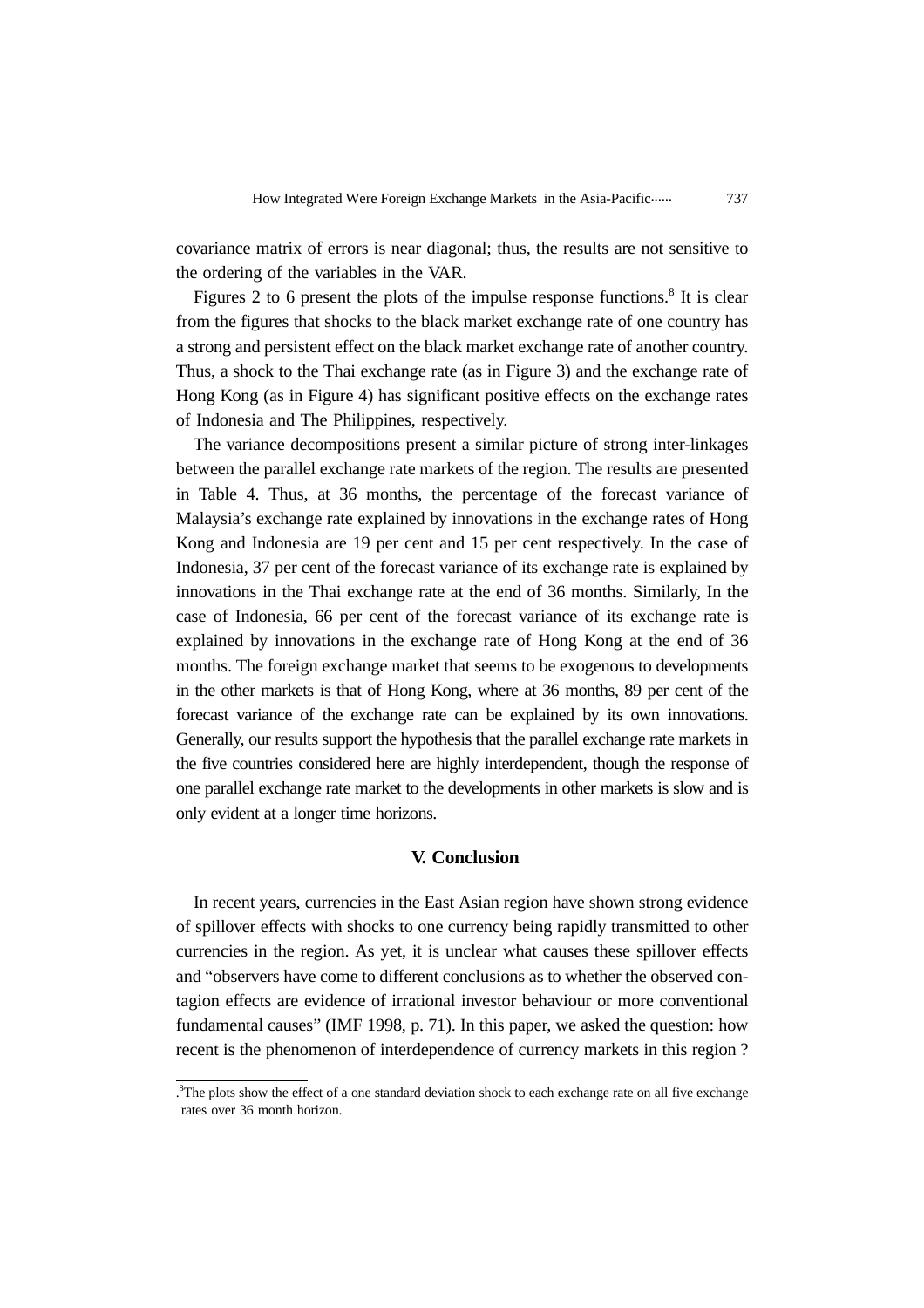

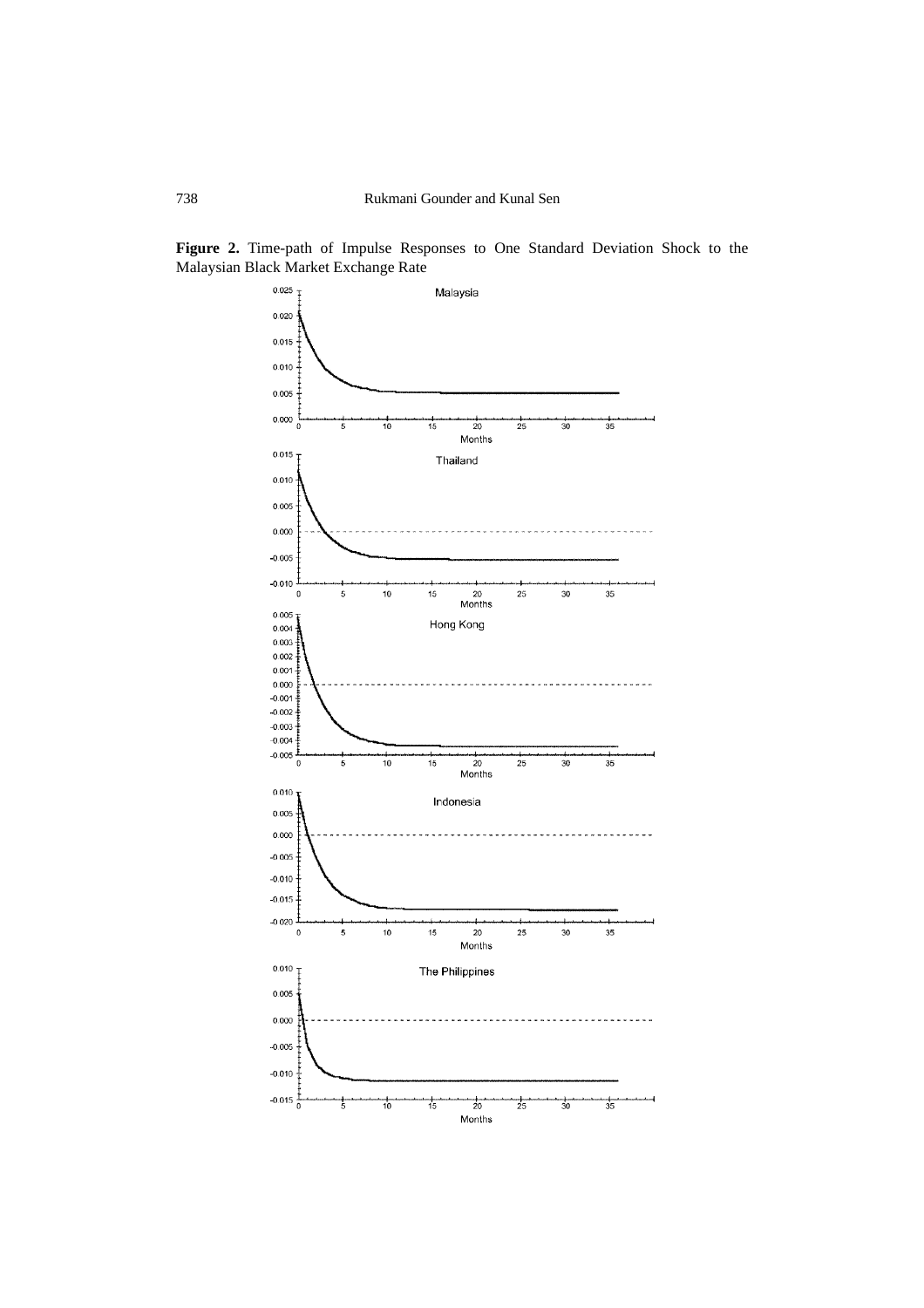

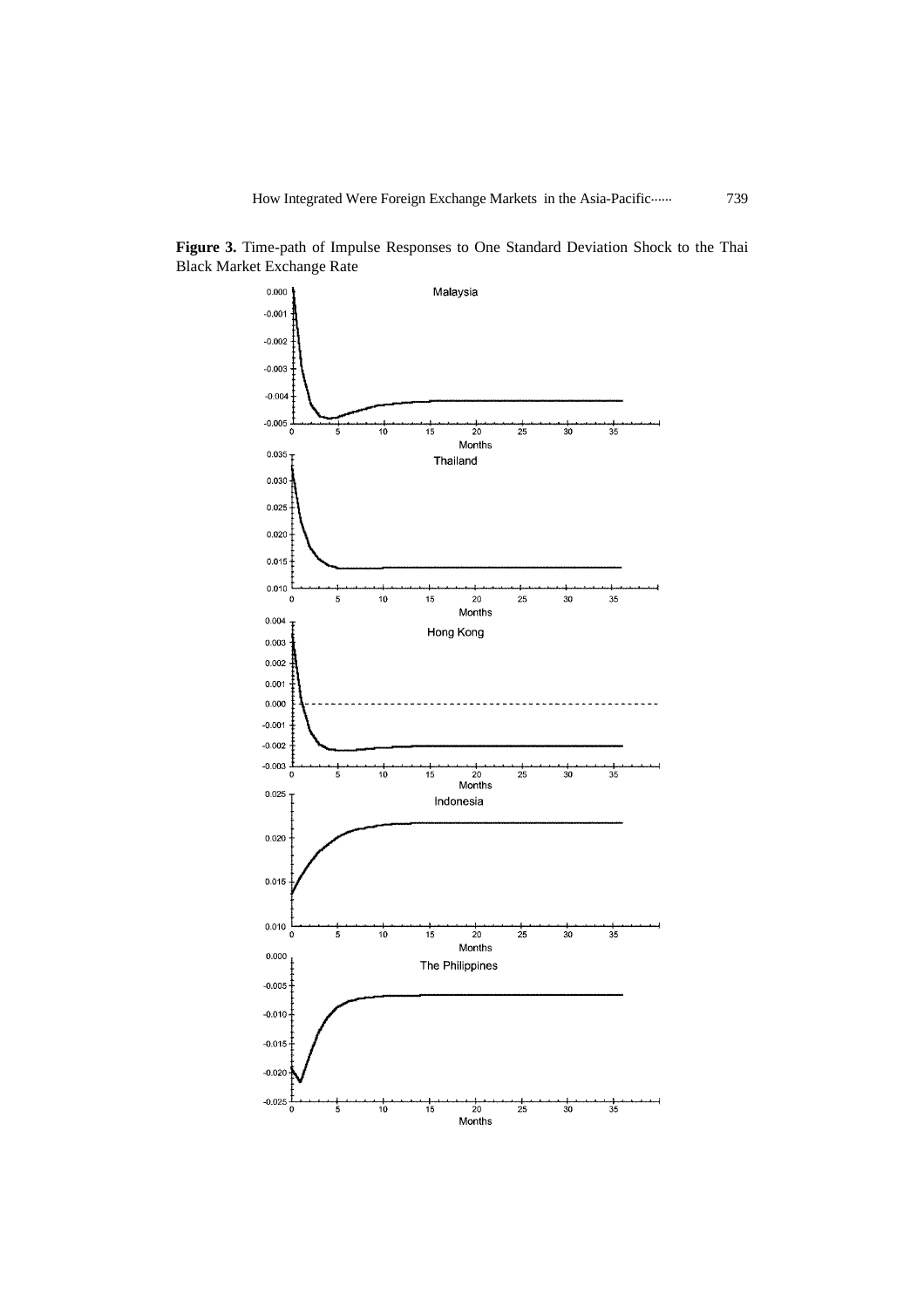

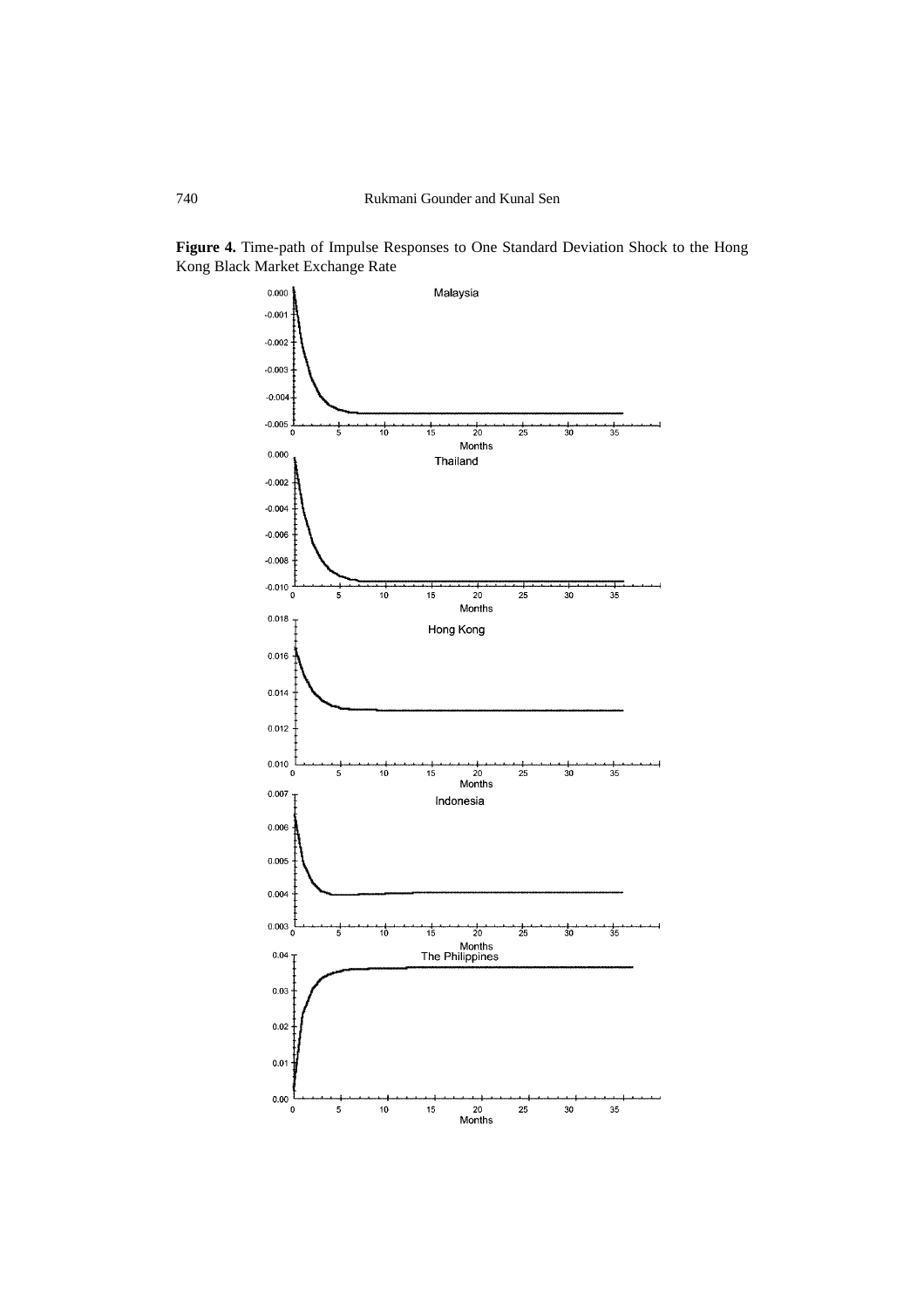

**Figure 5.** Time-path of Impulse Responses to One Standard Deviation Shock to the Indonesian Black Market Exchange Rate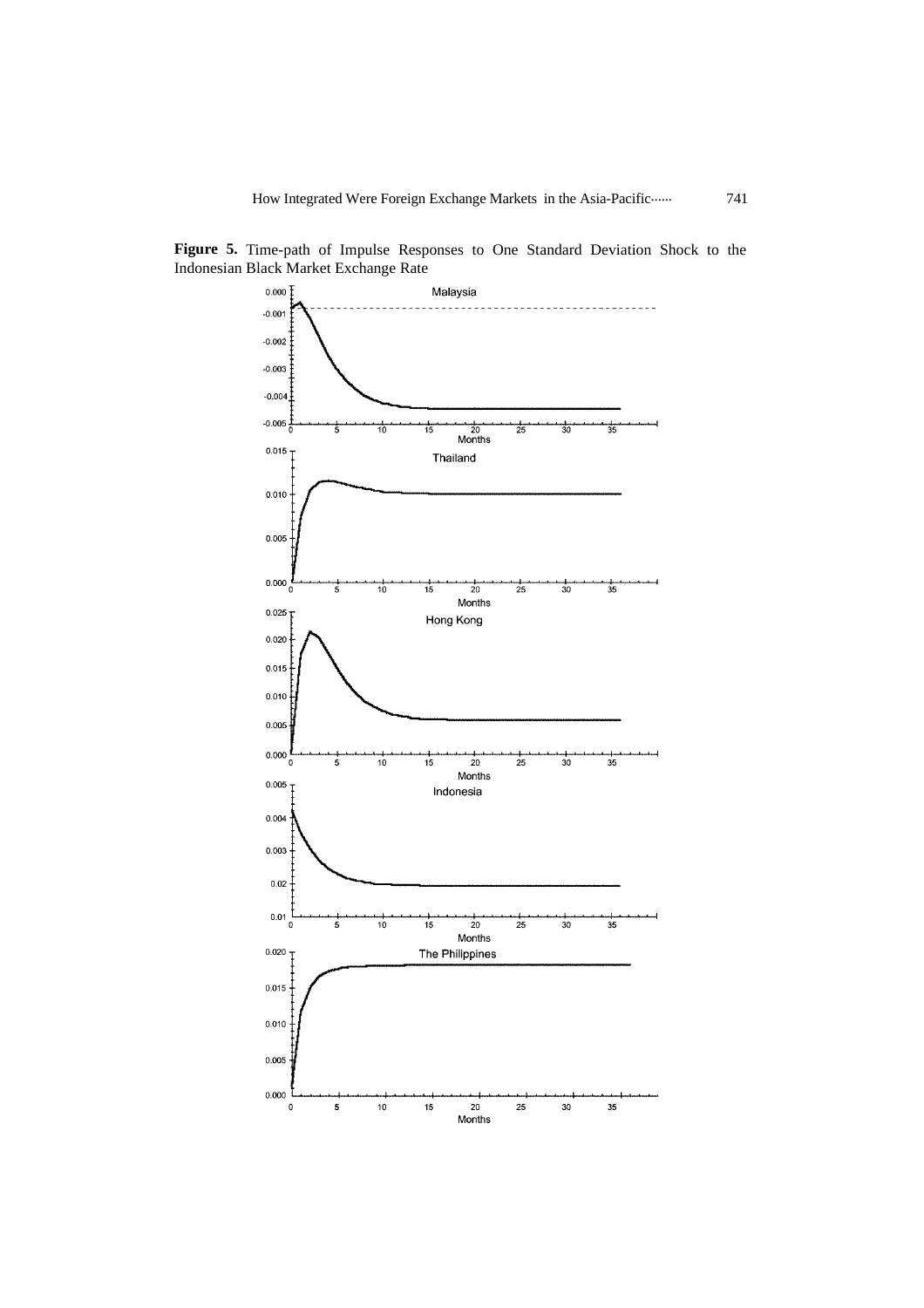

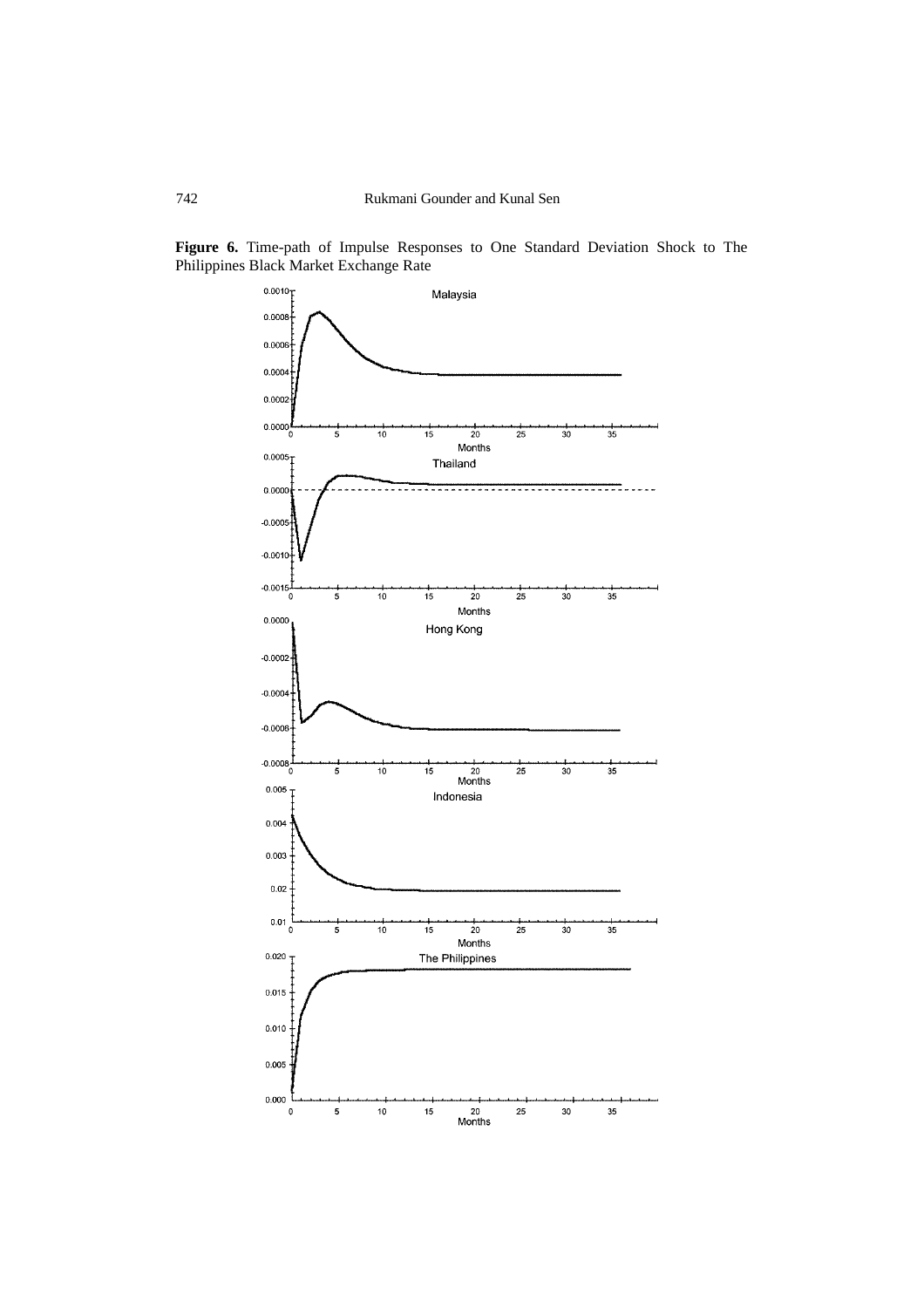We examined the parallel exchange rates of five East Asian economies - Hong Kong, Indonesia, Malaysia, The Philippines and Thailand to test for inter-linkages in the 1970-1985 period, a period when most of these economies had either a fixed or pegged exchange rates and there were severe controls on short-term capital. We found evidence of strong inter-linkages between the parallel exchange rate markets of these economies. The presence of such inter-linkages between the parallel exchange rate markets of these economies during the 1970s and early 1980s suggest that there may already have been a large volume of cross-border flows in goods and assets in the five economies during this period, predating the significant liberalisation of goods and capital markets in several of these economies in the late 1980s and 1990s.

# **Acknowledgement**

The authors appreciate the two anonymous referees helpful comments. Any remaining errors are our responsibilities.

Received 12 April 2001, Accepted 29 November 2001

## **References**

- Baig, T. and Goldfajn, I. (1999), "Financial Market Contagion in the Asian Crisis", *IMF Staff Papers*, 46(2), 167-180.
- Collignon, S. (1999), "Bloc floating and exchange rate volatility", in S.Collignon J. Pisani-Ferry and Y.C. Park (eds.) (1999), *Exchange rates policies in emerging Asian countries,* Routledge, London, pp. 285-322.
- Corsetti, G., Pesenti, P., Roubini, N. and Tille, C. (1998), *Structural Links and Contagion Effects in the Asian Crisis: A Welfare Based Approach*, New York University, New York.
- Cowitt, P. (1991), *1988-1989 World Currency Yearbook*, International Analysis Inc., Brooklyn, New York.
- Dornbush, R and Park, Y.C. (1999), "Flexibility or Nominal Anchors ? in S.Collignon J. Pisani-Ferry and Y.C. Park (eds.) (1999), *Exchange rates policies in emerging Asian countries,* Routledge, London, pp. 3-34.
- Eichengreen, B., Rose, A., and Wyplosz, C. (1996), *Contagious Currency Crises*, EUI Working Paper, EUF 96/2, San Domenico.
- Eun, C.S. and Shim, S. (1989), "International Transmission of Stock Market Movements", *Journal of Financial and Quantitative Analysis,* 24, pp. 241-256.